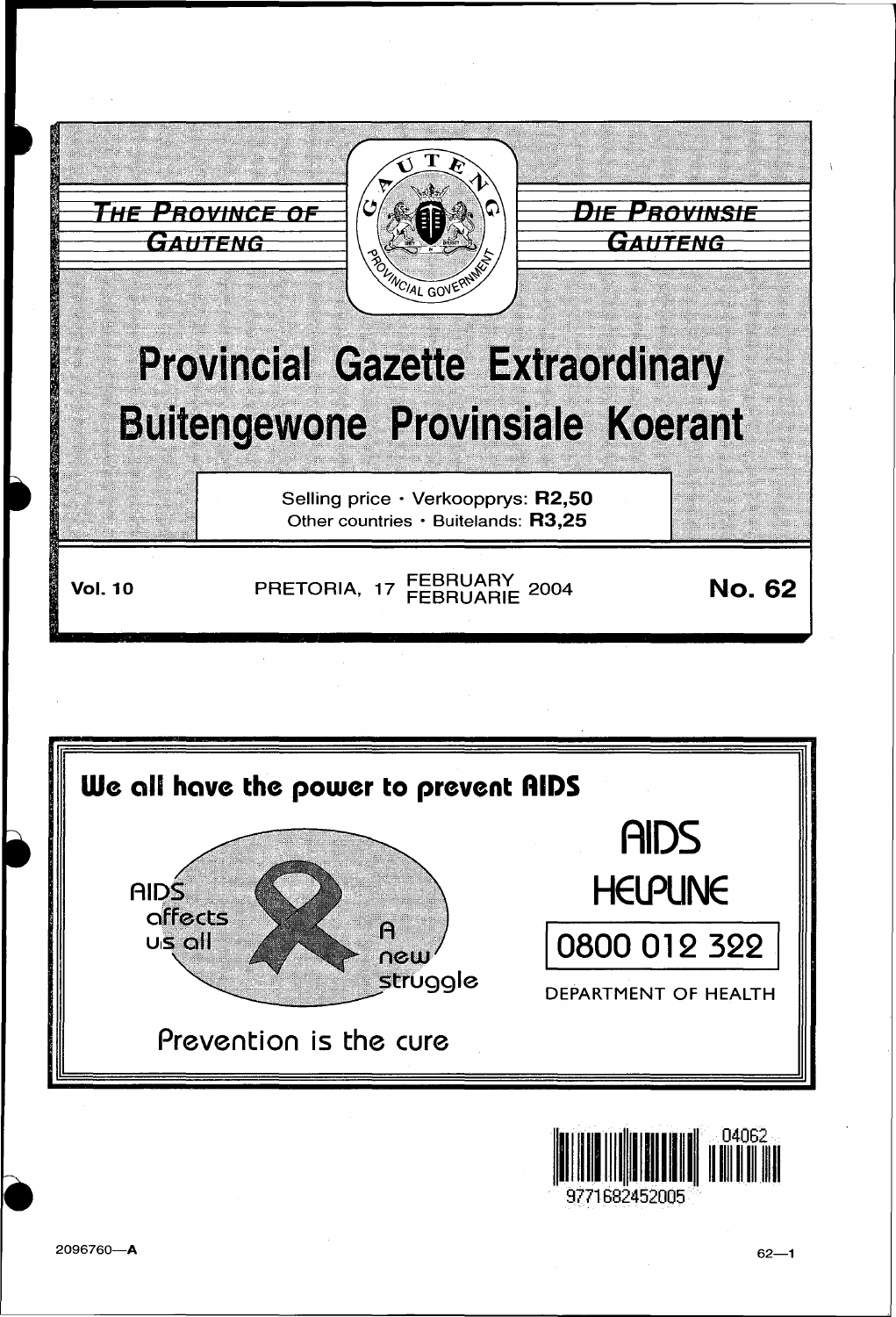No.

## **CONTENTS • INHOUD**

# Page Gazette No. No.

## **LOCAL AUTHORITY NOTICES**

| 233 | Town-planning and Townships Ordinance (15/1986): City of Johannesburg: Declaration as an approved township: |    |
|-----|-------------------------------------------------------------------------------------------------------------|----|
|     |                                                                                                             | 62 |
|     |                                                                                                             |    |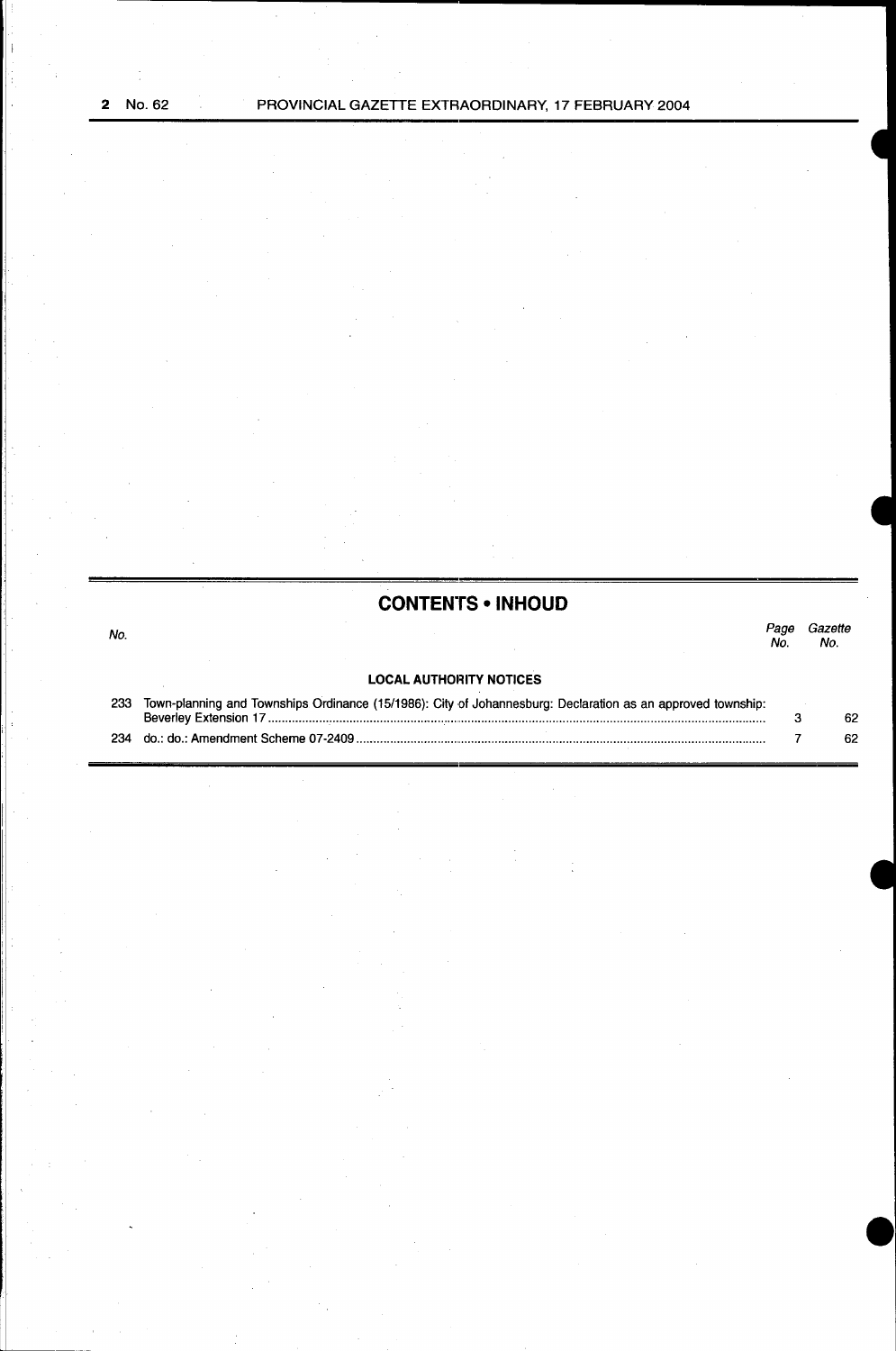## LOCAL AUTHORITY NOTICES

## LOCAL AUTHORITY NOTICE 233

## CITY OF JOHANNESBURG DECLARATION AS APPROVED TOWNSHIP

In terms of section 103(1) of the Town-planning and Townships Ordinance, 1986 (Ordinance 15 of 1986) the City of Johannesburg hereby deClares BEVERLEY EXTENSION 17 to be an approved township subject to the conditions set out in the Schedule hereto.

#### SCHEDULE

CONDITIONS UNDER WHICH THE APPLICATION MADE BY THUNDERSTRUCK INVESTMENTS (PTY) LTD UNDER THE PROVISIONS OF THE TOWN-PLANNING AND TOWNSHIPS ORDINANCE, 1986, FOR PERMISSION TO ESTABLISH A TOWNSHIP ON PORTION 407 OF THE FARM ZEVENFONTEIN 407 JR, PROVINCE OF GAUTENG, HAS BEEN GRANTED

#### 1. CONDITIONS OF ESTABLISHMENT

(1) NAME

The name of the township shall be BEVERLEY EXTENSION 17.

#### (2) DESIGN

I

The township shall consist of erven and streets, as indicated on General Plan SG No. 9066/2003.

## (3) PROVISION AND INSTALLATION OF ENGINEERING SERVICES

The township owner shall provide engineering services in the township, subject to the approval of the Council and Eskom.

(4) OBLIGATIONS IN RESPECT OF SERVICES AND LIMITATIONS IN RESPECT OF THE ALIENATION OF ERVEN

The township owner shall, in terms of a prior agreement with the Council, fulfil its obligations with regard to the provision of engineering services in and for the township in terms of Chapter 5 of the Ordinance.

In terms of the Town Planning and Townships Ordinance, 15 of 1986, a contribution towards the provision of external engineering services, bulk sewer and endowment in lieu of parkland shall be payable.

No erven may be alienated or transferred in the name of a purchaser prior to the Council having confirmed that sufficient guarantees/cash contributions have been furnished in respect of the provision of services by the township owners to the Council.

#### (5) REMOVAL OR REPLACEMENT OF MUNICIPAL SERVICES

If, by reason of the establishment of the township, it should become necessary to remove or replace any existing municipal services, the cost thereof shall be borne by the township owner.

## (6) DISPOSAL OF EXISTING CONDITIONS OF TITLE

All erven shall be made subject to existing conditions and servitudes, if any, including the reservation of rights to minerals.

#### 7) FORMATION AND DUTIES OF RESIDENTS' ASSOCIATION

The applicant shall properly and legally constitute a Residents' Association to the satisfaction of the Council before the sale of the first erf which association shall not be deregistered without the consent of the Council.

(a) The access erf (Erf 904) as well as the private open space erf (Erf 903) shall be registered in the name of the Residents' Association. The said road portion and park erf shall not be sold or in any way disposed of without prior consent of the Council.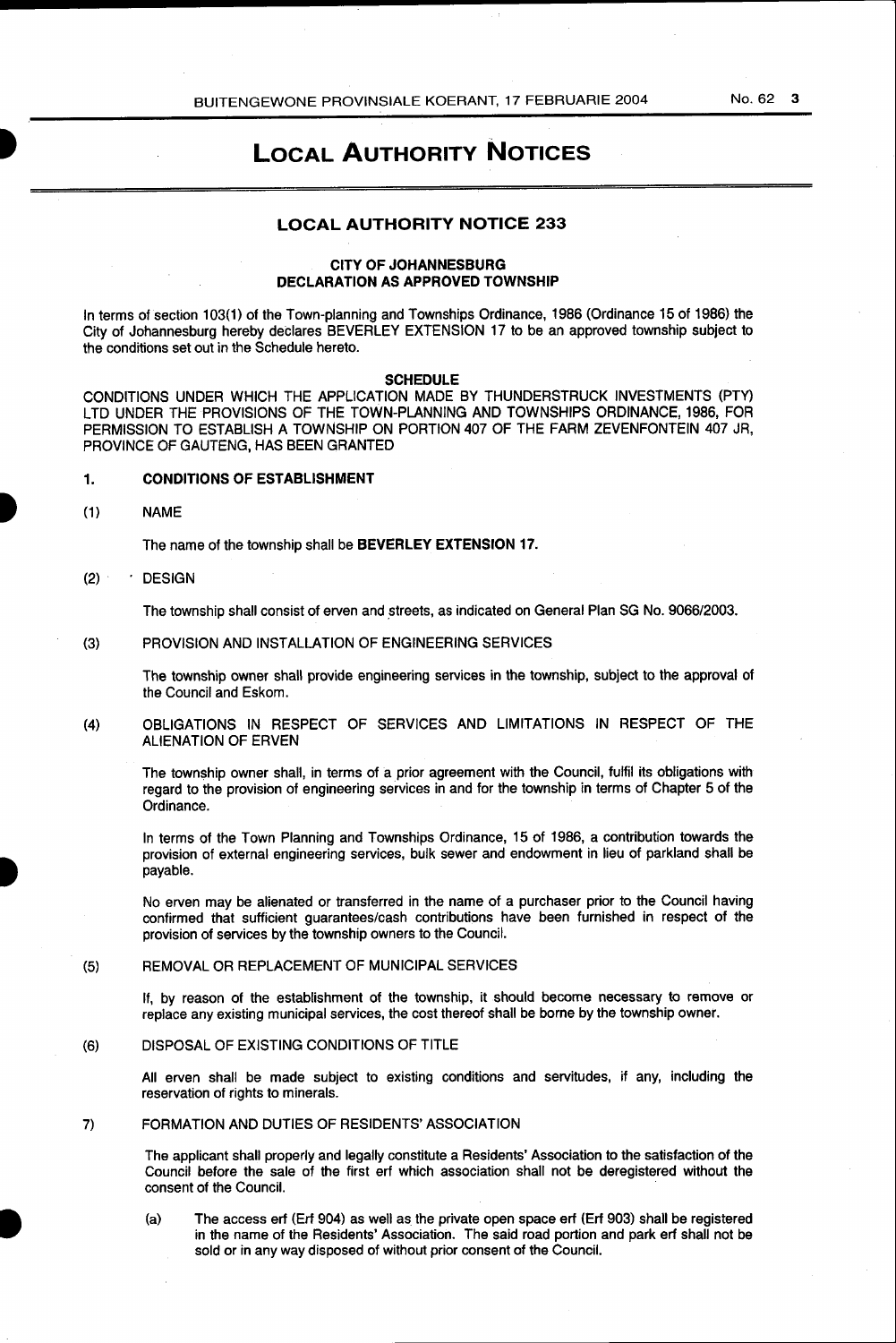- (b) Each and every owner of Erven 889 to 902 shall become a member of the Residents' Association upon transfer of the erf.
- (c) The Residents' Association shall have full legal power to levy from each and every member the costs incurred in fulfilling its function, and shall have legal recourse to recover such fees in the event of a default in payment by any member.
- (d) The Council shall not be liable for the malfunction of the surfacing of the access way and/or the stormwater drainage system, and/or any essential services, with the exception of the sewerage system.
- (e) A servitude for municipal purposes shall be registered over Erf 904 in favour, and to the satisfaction of, the Council.
- (f) Access from Erven 889 to 903 to a public road shall be across Erf 904.
- (g) The Council shall have unrestricted access to Erf 904 at all times.

#### **2. CONDITIONS OF TITLE**

The erven shall be subject to the conditions, as indicated, imposed by the Council in terms of the provisions of the Town-planning and Townships Ordinance, 1986.

## **(1) ALL ERVEN**

- $(a)$  The erf is subject to a servitude,  $2m$  wide, in favour of the Council for sewerage and other municipal purposes, along any two boundaries other than a street boundary and in the case of a panhandle erf, an additional servitude for municipal purposes, 2m wide across the access portion of the erf, if and when required by the Council: Provided that the Council may dispense with any such servitude.
- (b) No building or other structure shall be erected within the aforesaid servitude area and no large-rooted trees shall be plantecl within the area of such servitude or within 2m thereof.
- (c) The Council shall be entitled to deposit temporarily on the land adjoining the aforesaid servitude such material as may be excavated by it during the course of the construction, maintenance or removal of such sewerage mains and other works as it, in its discretion may deem necessary and shall further be entitled to reasonable access to the said land for the aforesaid purpose subject to any damage done during the process of the construction, maintenance or removal of such sewerage mains and other works being made good by the Council.

### (2) **ERVEN 893 AND 894 INCLUSIVE**

The erven are subject to a 2m wide servitude for sewerage purposes in favour of the Council as indicated on the General Plan.

#### **(3) ERF 897**

The erf is subject to a 2m wide servitude for sewerage purposes in favour of the Council as indicated on the General Plan.

## **4) ERVEN 899 TO 903 INCLUSIVE**

The erven are subject to a 2m wide servitude for sewerage purposes in favour of the Council as indicated on the General Plan.

#### **5) ERF904**

The erf is subject to a servitude of right of way in favour of all erven in the township, the Council, Eskom, Telkom and for municipal purposes as indicated on the General Plan.

Executive Director: Development Planning, Transportation and Environment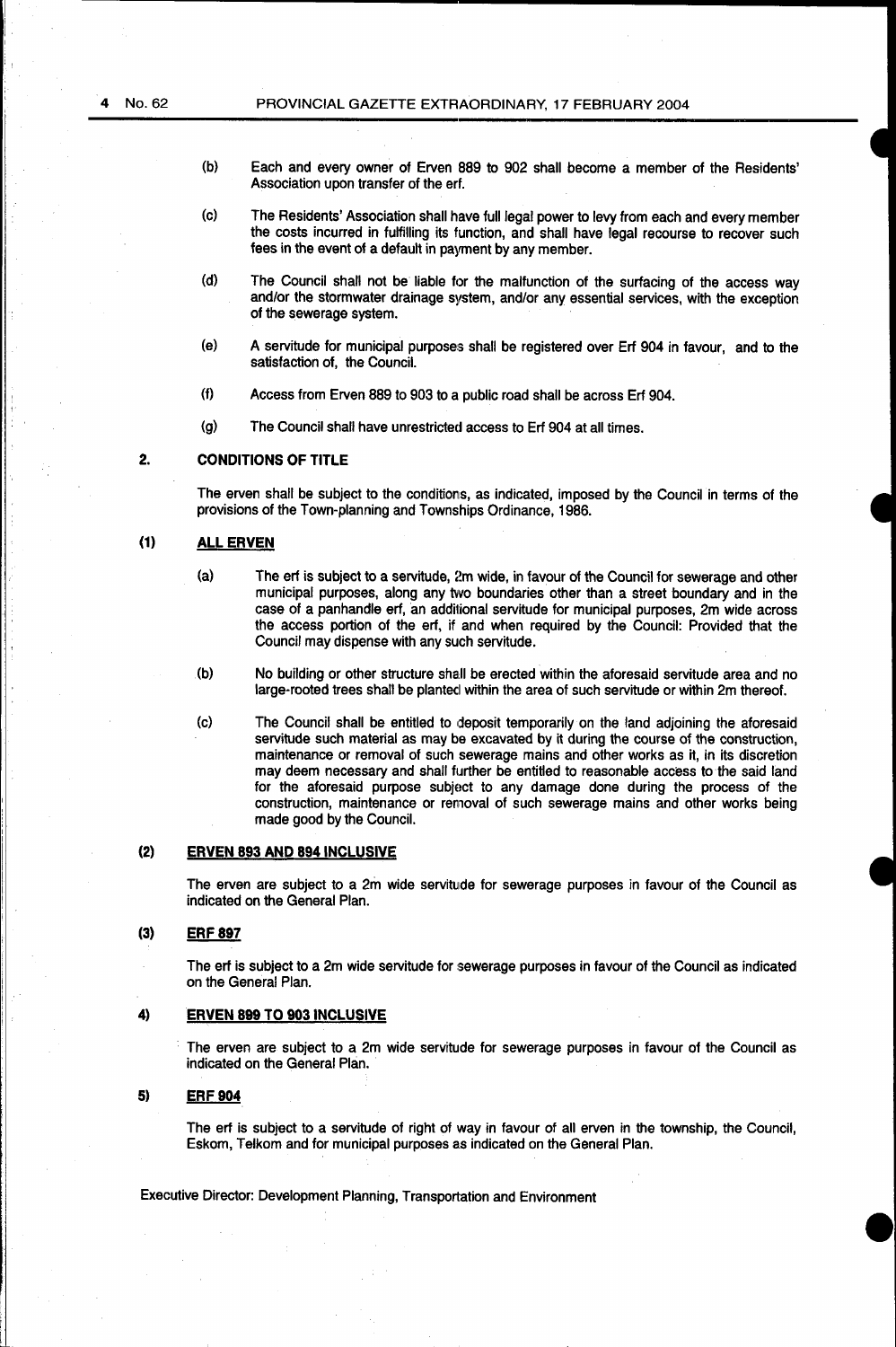## PLAASLIKE BESTUURSKENNISGEWING 233

## STAD VAN JOHANNESBURG **VERKLARING TOT GOEDGEKEURDE DORP**

Ingevolge artikel 103(1) van die Ordonnansie op Dorpsbeplanning en Dorpe, 1986 (Ordonnansie 15 van 1986), verklaar die Stad van Johannesburg hierby die dorp BEVERLEY UITBREIDING 17 tot 'n goedgekeurde dorp onderworpe aan die voorwaardes uiteengesit in die bygaande Bylae.

#### BYLAE

VOORWAARDES WAAROP DIE AANSOEK GEDOEN DEUR THUNDERSTRUCK INVESTMENTS 98 (PTY) LTD INGEVOLGE DIE BEPALINGS VAN DIE ORDONNANSIE OP DORPSBEPLANNING EN DORPE, 1986, OM TOESTEMMING OM 'N DORP TE STIG OP GEDEELTE 407 VAN DIE PLAAS ZEVENFONTEIN 407 JR, PROVINSIE GAUTENG, TOEGESTAAN IS

#### 1. STIGTINGSVOORWAARDES

#### (1) NAAM

I

Die naam van die dorp is BEVERLEY UITBREIDING 17.

#### (2) ONTWERP

Die dorp bestaan uit erwe en strate soos aangedui op Algemene Plan LG No. 9066/2003.

#### (3) VOORSIENING EN INSTALLERING VAN NOODSAAKLIKE DIENSTE

Die applikant moet ingenieurs dienste in die dorp installeer en voorsien, onderworpe aan die goedkeuring van die Stadsraad en Evkom.

#### (4) VERPLIGTINGE TEN OPSIGTE VAN DIENSTE EN BEPERKINGS TEN OPSIGTE VAN DIE VERVREEMDING VAN ERWE

Die dorpseienaar moet, soos vooraf ooreengekom met die Raad, verpligtinge met betrekking tot die voorsiening van ingenieursdiente in en vir die dorp nakom in terme van Hoofstuk 5 van die Ordonnansie.

In terme met die Ordonansie op Dorpsbeplanning en Dorpe, 15 van 1986, 'n bydrae is betaalbaar ten opsigte van die voorsiening van eksterne ingenieursdienste, grootrnaat riool en parkebegiftiging.

Geen erwe mag vervreem word of oorgedra word in die naam van 'n koper voordat die Raad bevestig het dat voldoende waarborge/ kontant bydrae gelewer is ten opsigte van die voorsiening van dienste deur die dorpseienaar aan die Raad.

#### (5) VERSKUIWING OF DIE VERVANGING VAN MUNISIPALE DIENSTE

lndien dit as gevolg van die stigting van die dorp nodig word om enige bestaande munisipale dienste te verskuif of te vervang moet die koste daarvan deur die dorpseienaar gedra word.

#### (6) BESKIKKING OOR BESTAANDE TITELVOORWAARDES

Aile erwe moet onderworpe gemaak word aan bestaande voorwaardes en serwitute, indian enige, met inbegrip van die voorbehoud van die regte op minerale.

## (7) STIGTING EN PLIGTE VAN DIE INWONERSVERENIGING

Die applikant moet behoorlik en wettiglik 'n inwonersvereniging stig tot bevrediging van die Raad alvorens die verkoop van die eerste erf en welke vereeniging moet nie sonder die toestemming van die Raad ontbind word nie.

- (a) Die toegangserf (Erf 904) asook die privaat oopruimte erf (Erf 903) moet geregisteer word in die naam van die lnwonersvereniging en die genoemde pad gedeelte asook die park erf mag geeensins verkoop of vervreem word sander die vooraf goedkeuring van die Raad.
- (b) Ieder en elke eienaar van Erwe 889 tot 902 moet by oordrag van die erf lid word van die lnwonersvereniging.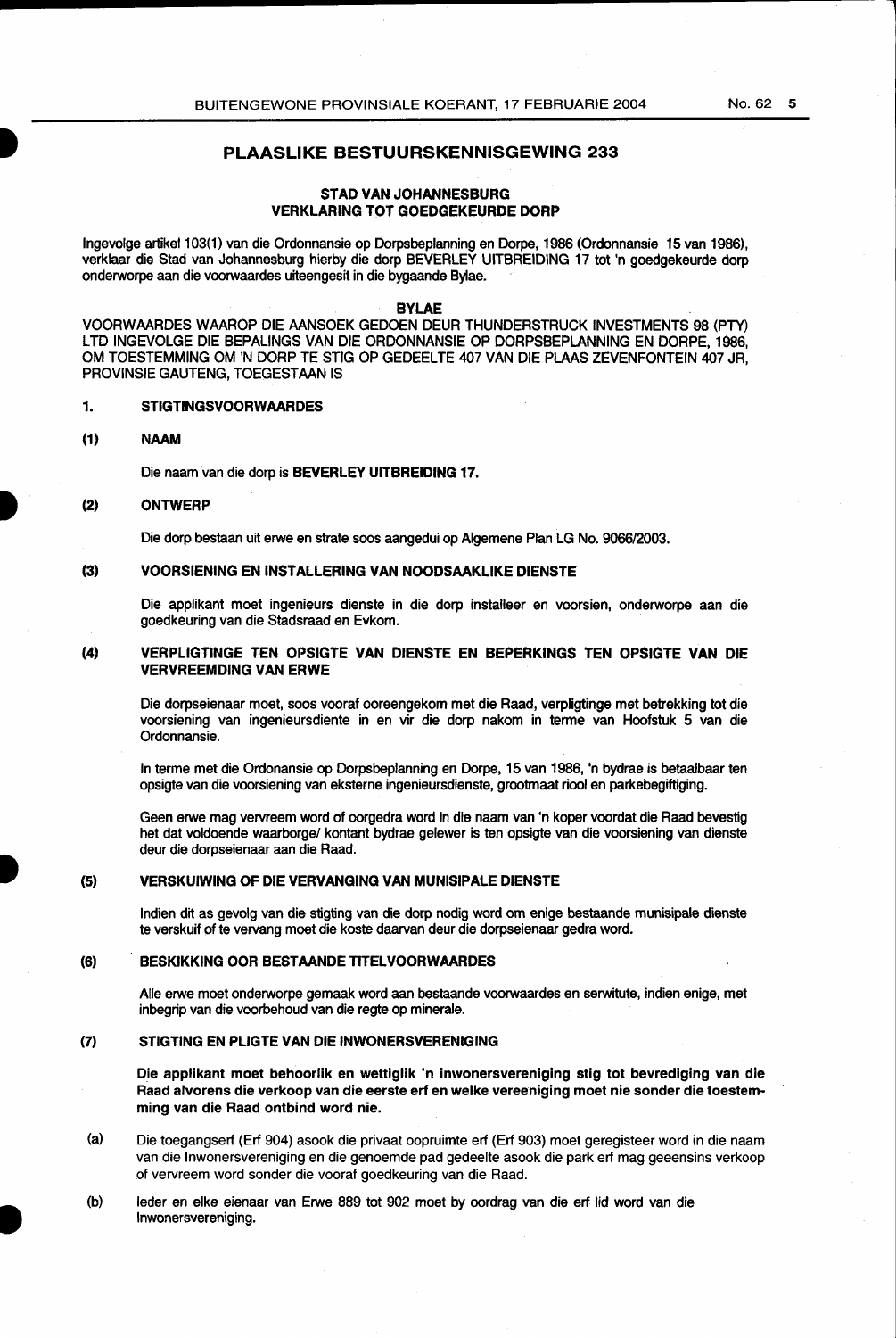- (c) Die lnwonersvereniging moet volle wetlike mag he om van ieder en elke lid die kostes aangegaan deur die voltooiing van sy funksies in te vorder en moet regs toevlug he om sodanige gelde in te vorder indien 'n lid betaling versuim.
- (d) Die Raad moet geensins aanspreeklik wees vir die foutwerking of die oppervlakte van die toegangsweg en/of die stormwater dreineringstelsel, en/of enige noodsaaklike dienste, met uitsondering van die riool stelsel.
- (e) 'n Sewituut vir munisipale doeleindes moet geregistreer word oor Erf 904 ten gunste en tot bevrediging van die Raad.
- (f) Toegang vanaf Erwe 889 tot 903 tot 'n openbare straat moet oor Erf 904 wees.
- (g) Die Raad moet ten aile tye onbeperkte toegang he tot Erf 904.

## **2. TITELVOORWAARDES**

Die erwe hieronder genoem is onderworpe aan die voorwaardes soos aangedui, opgele deur die Raad ingevolge die bepalings van die Ordonnansie op Dorpsbeplanning en Dorpe, 1986.

## **(1} ALLE ERWE**

- (a) Die erf is onderworpe aan 'n serwituut, 2 m breed, vir riolerings- en ander munisipale doeleindes, ten gunste van die Raad, langs enige twee grense, uitgesonderd 'n straatgrens en, in die geval van 'n pypsteelerf, 'n addisionele serwituut vir munisipale doeleindes 2 m breed oor die toegangsgedeelte van die erf, indien en wanneer verlang deur die Raad: Met dien verstande dat die Raad van enige sodanige serwituut mag afsien.
- (b) Geen gebou of ander struktuur mag binne die voornoemde serwituutgebied opgerig word nie en geen grootwortelbome mag binne die gebied van sodanige serwituut of binne 'n afstand van 2 m daarvan geplant word nie.
- (c) Die Raad is geregtig om enige materiaal wat deur hom uitgegrawe word tydens die aanleg, onderhoud of verwydering van sodanige rioolhootpypleidings en ander werke wat hy volgens goeddunke noodsaaklik ag, tydelik te plaas op die grond wat aan die voornoemde serwituut grens en voorts is die Raad geregtig tot redelike toegang tot genoemde grond vir die voomoemde doel, onderworpe daaraan dat die Raad enige skade vergoed wat gedurende die aanleg, onderhoud of verwyderings van sodanige rioolhoofpypleidings en ander werke veroorsaak word.

#### (2) ERWE 893 TOT 894 INGESLUIT

Die erwe is onderworpe aan 'n 2m bree riool serwituut vir riool doeleindes soos aangedui op die Algemene Plan.

#### (3) ERF897

Die erf is onderworpe aan 'n 2m breë riool serwituut ten gunste van die Raad vir munisipale doeleindes soos aangedui op die Algemene Plan.

#### (4) ERWE 899 TOT 903 INGESLUIT

Die erwe is onderworpe aan 'n 2m breë riool serwituut ten gunste van die Raad vir munisipale doeleindes soos aangedui op die Algemene Plan.

#### (5) ERF 904

Die ert is onderworpe aan 'n serwituut van reg van weg ten gunste van al die erwe in die dorp, die Raad, Evkom, Telkom en vir munisipale doeleindes soos aangedui op die Algemene Plan.

#### **Uitvoerende Direkteur: Ontwikkelingsbeplanning, Vervoer en Omgewing**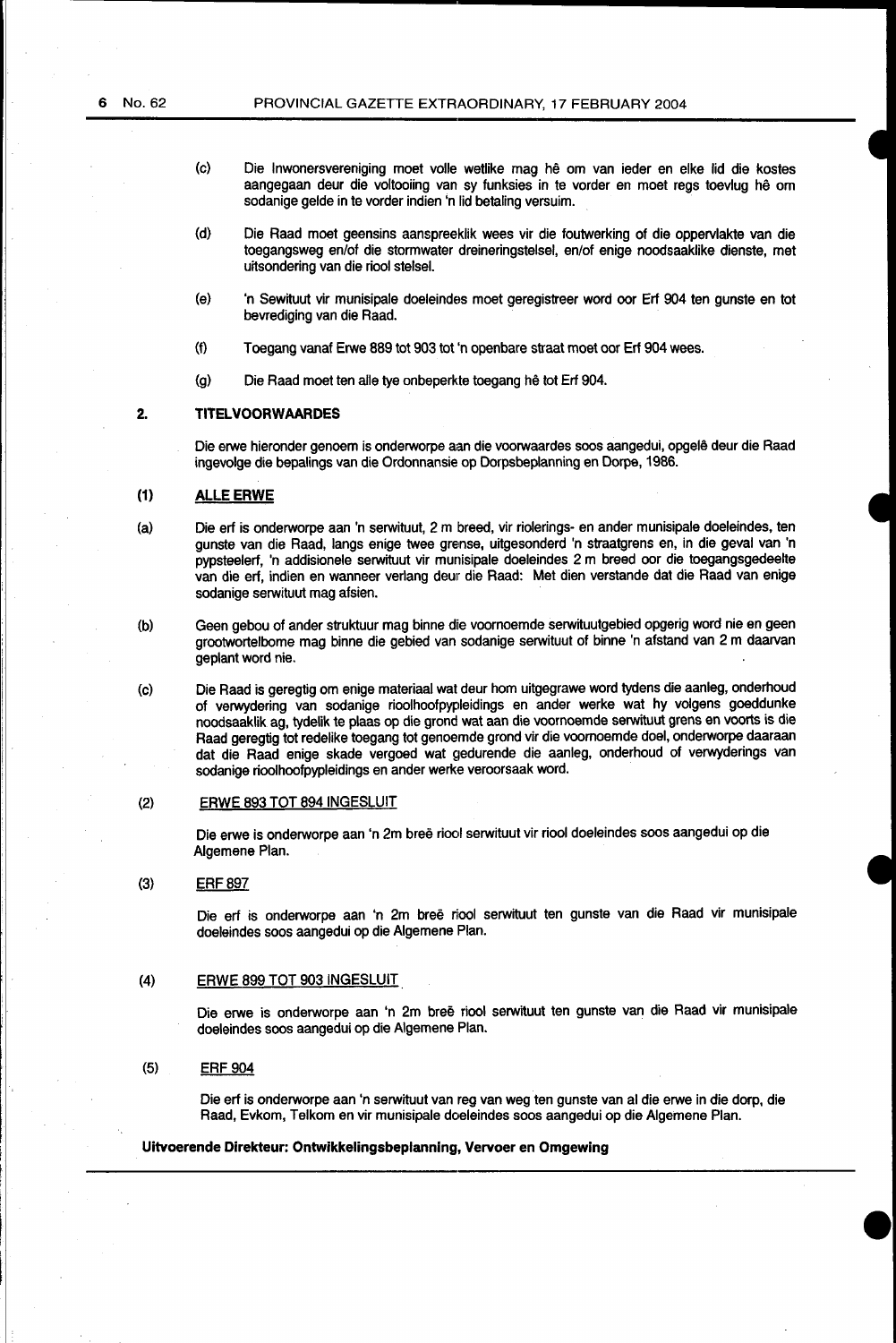## LOCAL AUTHORITY NOTICE 234

## CITY OF JOHANNESBURG AMENDMENT SCHEME 07-2409

The Council hereby in terms of provisions of Section 125 of the Town-planning and Townships Ordinance, 1986, declares that it has approved the amendment scheme, being an amendment of the Sandton Townplanning Scheme 1980, comprising the same land, as included in the Township of BEVERLEY EXTENSION 17.

Map 3, Annexure and scheme clauses of the amendment scheme are filed with the Executive Director: Development Planning, Transportation and Environment, 8<sup>th</sup> Floor, Metropolitan Centre, 158 Loveday Street, Braamfontein and are open for inspection at all reasonable times.

The amendment scheme is known as Sandton Amendment Scheme 07-2409

Executive Director: Development Planning, Transportation and Environment

## PLAASLIKE BESTUURSKENNISGEWING 234

#### STAD VAN JOHANNESBURG WYSIGINGSKEMA 07-2409

Die Stadsraad verklaar hierby ingevolge die bepalings van artikel 125 van die Ordonnansie op Dorpsbeplanning en Dorpe, 1986, dat dit 'n wysgingskeme synde 'n wysiging van Sandton Dorpsbeplanningskema, 1980, wat uit dieselfde grond as die dorp BEVERLEY 17 bestaan, goedgekeur het.

Kaart 3, Bylae en die skemaklousules van die wysigingskema word in bewaring gebou deur die Uitvoerende Direkteur Ontwikkelingsbeplanning. Vervoer en Omgewing, 8ste Vloer, Metropolitaanse Sentrum, Lovedaystraat 158, Braamfontein en is beskikbaar vir inspeksie te aile redelike tye.

Hierdie wysiging staan bekend as Sandton-wysigingskema 07-2409

Uitvoerende Direkteur: Ontwikkelingsbeplanning, Vervoer en Omgewing